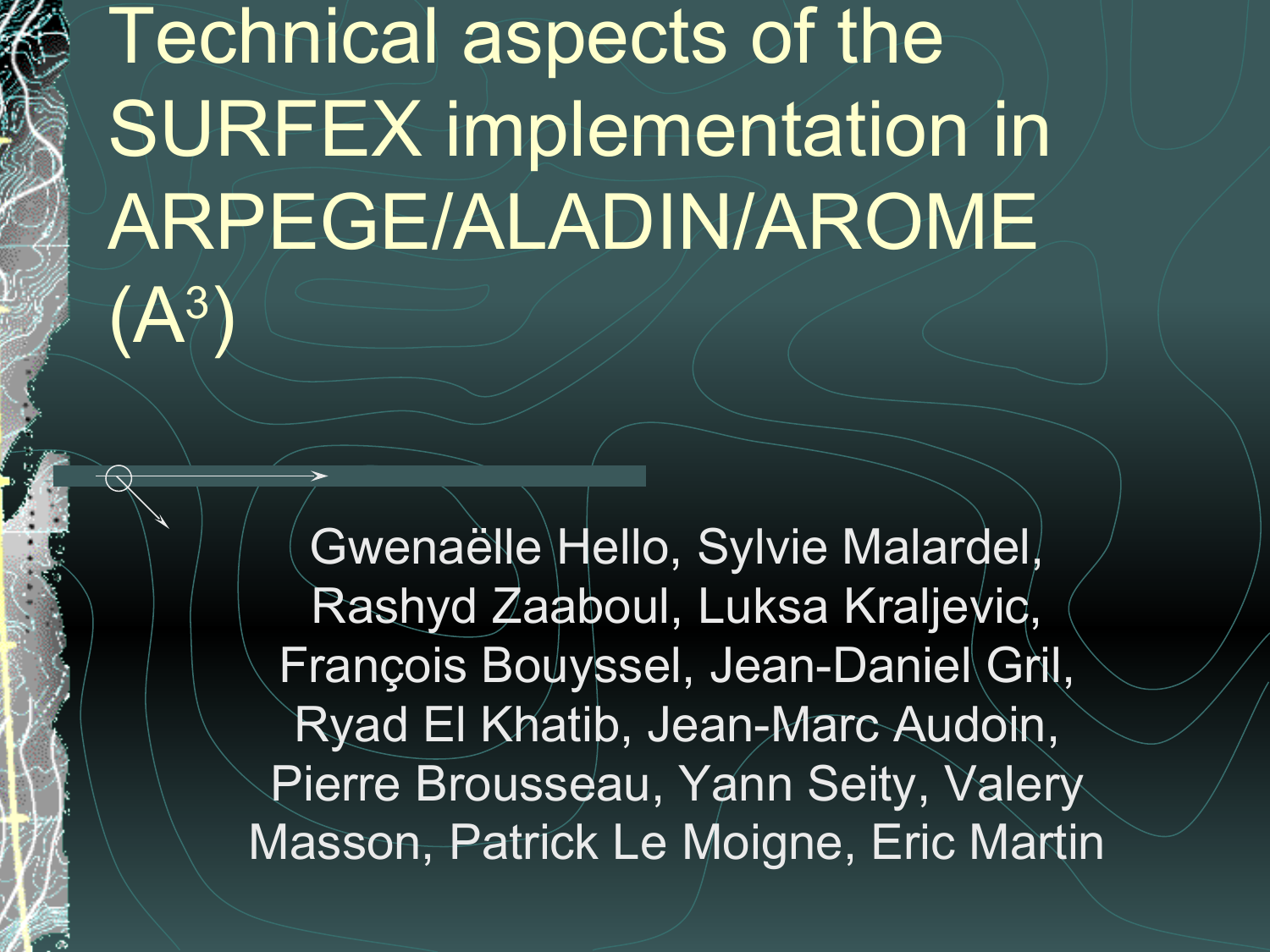# Main issues

General overview of the problem 数 Initialisation issues 数 File issues ₩ Dynamical adaptation mode issues ₩ Assimilation mode issues₩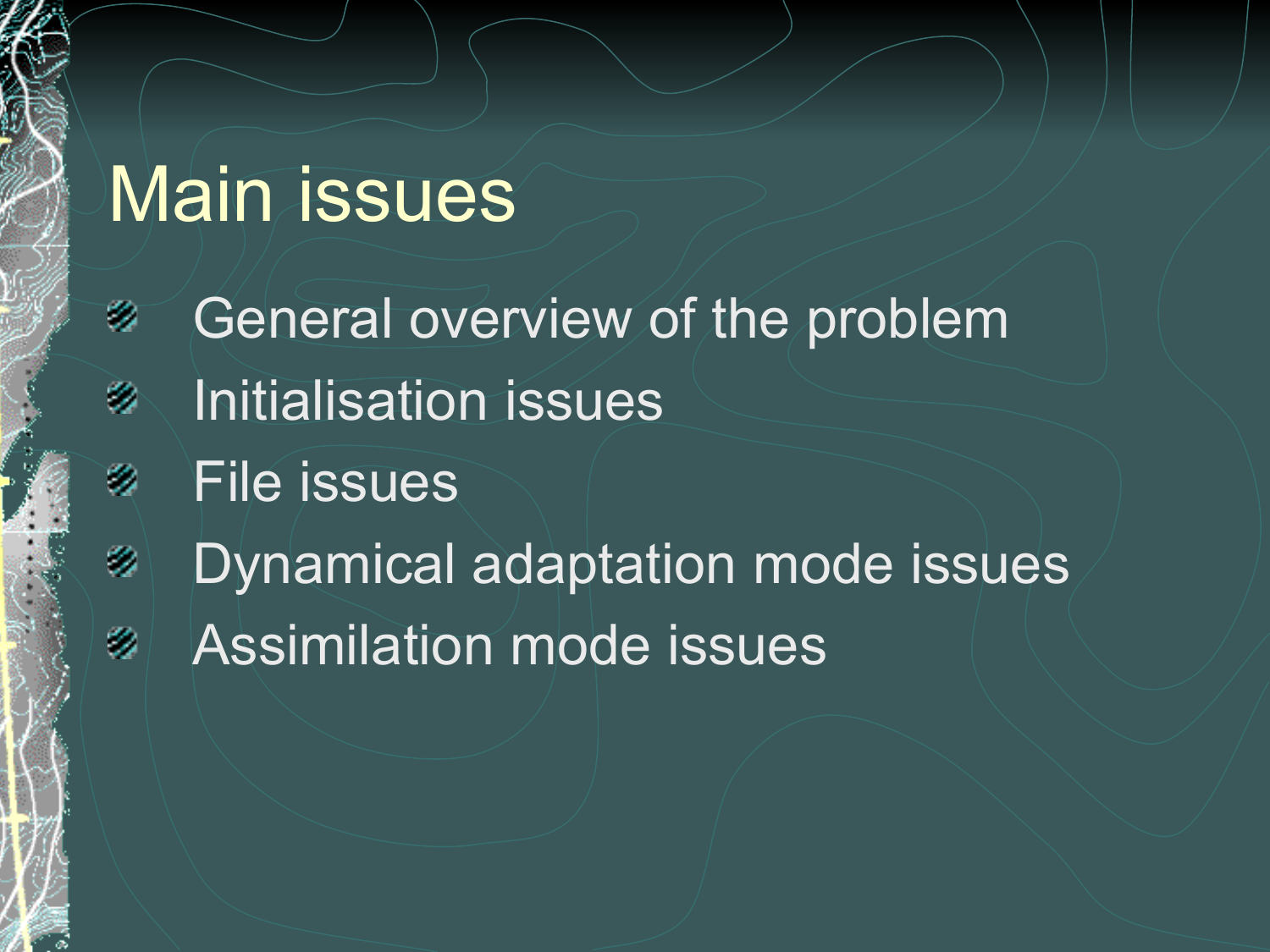

# *Corresponding points to check*

•Initialization procedure (including file preparation)

•Geometry

•File format

•Communication upper airsurface •Code

architecture compatibility •File format

•Post-processing strategy (including assimilation ie screening)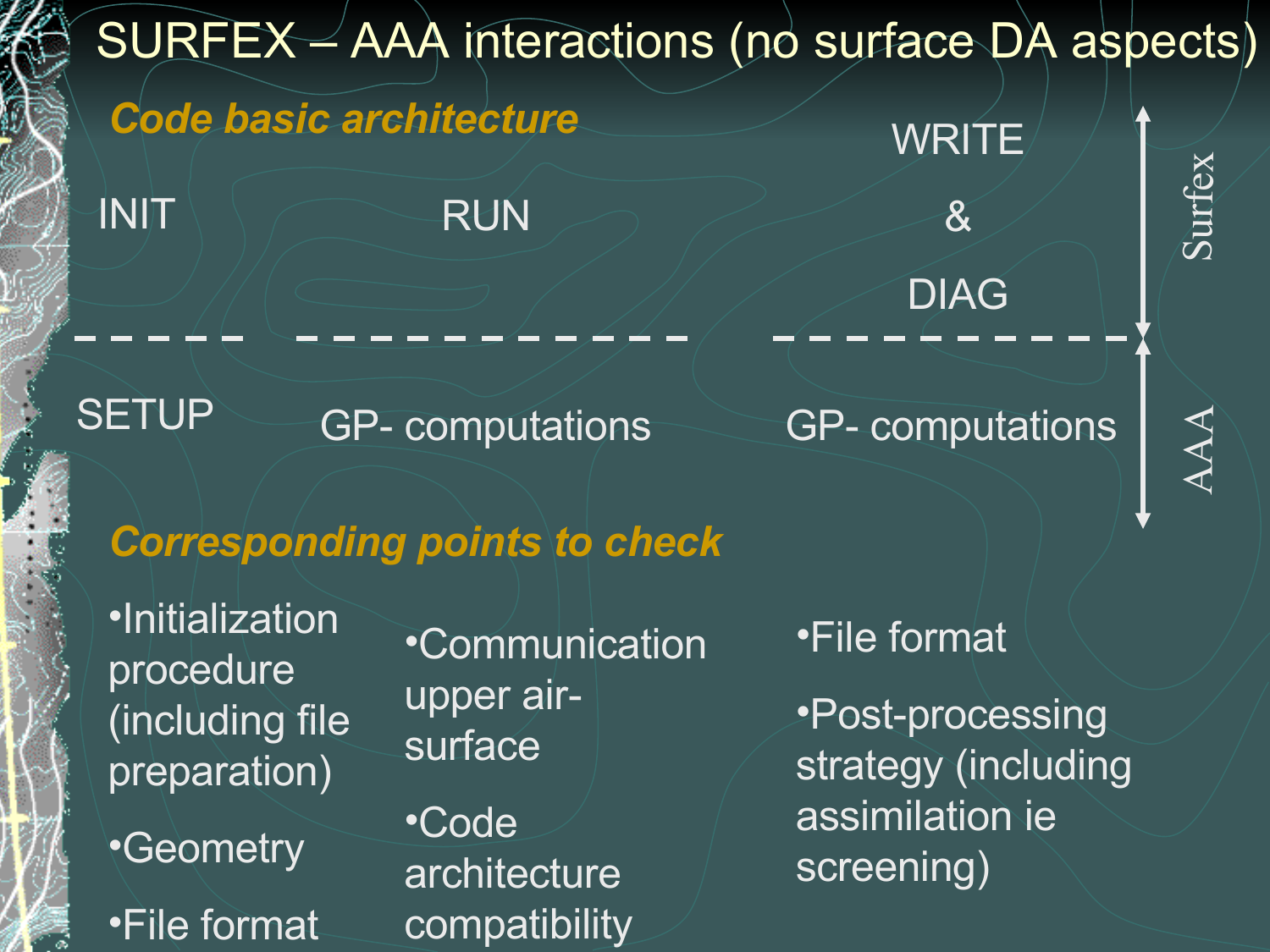# Initialisation issues

**<sup>■</sup>** Geometry

**A** LAM: no problem (to verify mercator rotated)

**ARPEGE: Gaussian grid has to be added to the set of** projection routines of surfex.

#### *M* Initialisation

- straightforward init through ECOCLIMAP « cover » procedure  $\rightarrow$  AROME current case

Import external database: something is currently under development in order to read during the PGD computation (physiographic fields computation ~ conf 923 for surfex) an external database (aim = to reproduce current oper procedures) → ALADIN-ARPEGE issues

**Then the prepsurfex procedure within 927 could be used → AAA transversal**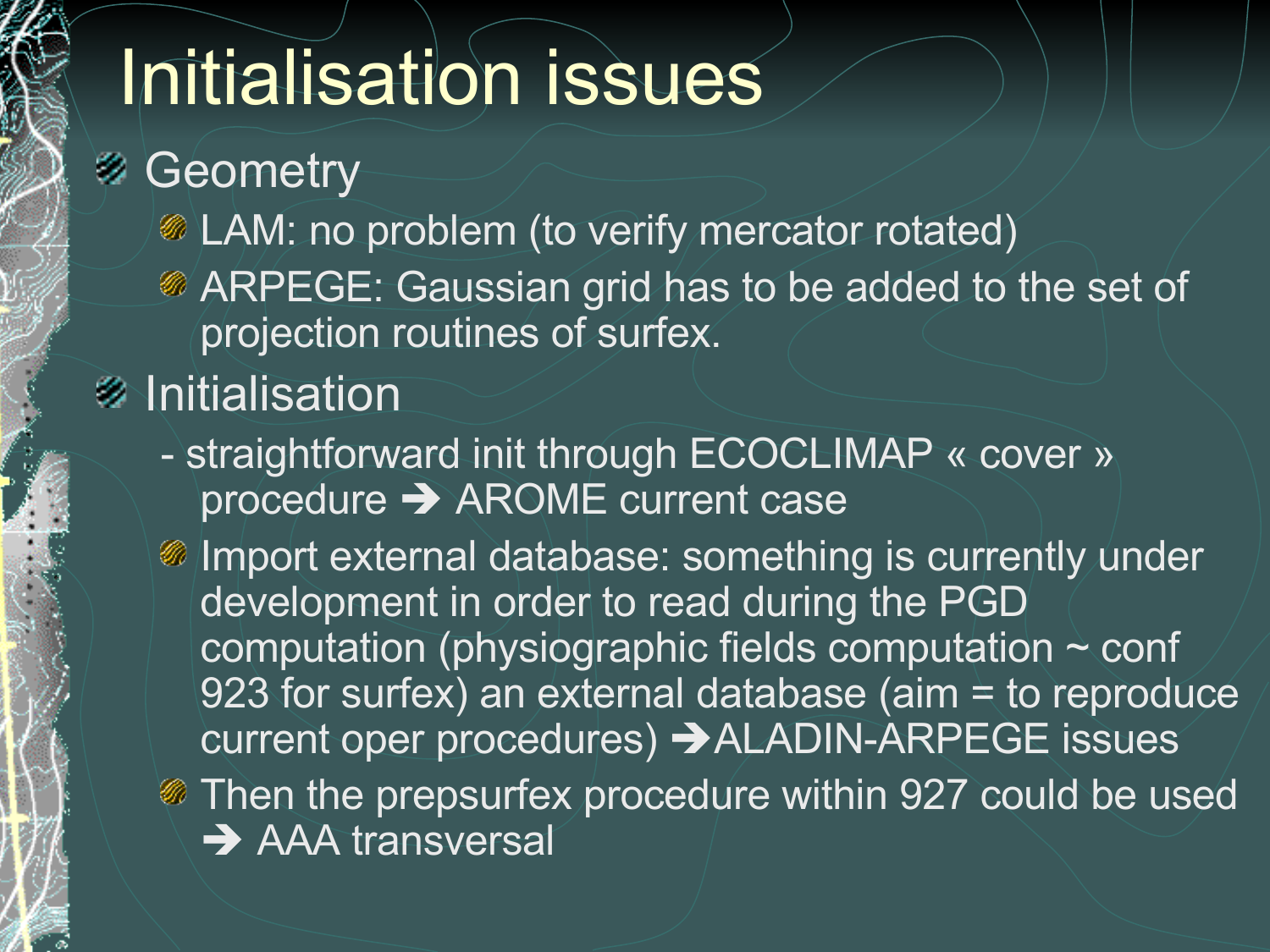# File issues (1)

#### **& Current state :**

- One upper air file (« fa file ») *(Grib compression low documentation)*
- **the Chensurface file (« Ifi file ») containing surface prognostic fields** & surface diagnostic fields if requested (T2M, rain – AROME case) *(no compression – high documentation)*
- Software has been developed for AROME to import fields from (lfi,fa) historical and/or fa coupling (or clim for constant fields) into the fa final file  $\Rightarrow$  allows to use the operational postprocessing without any change and feeds the graphical procedure « promelange».
- **The above devs could also serve the AAA needs**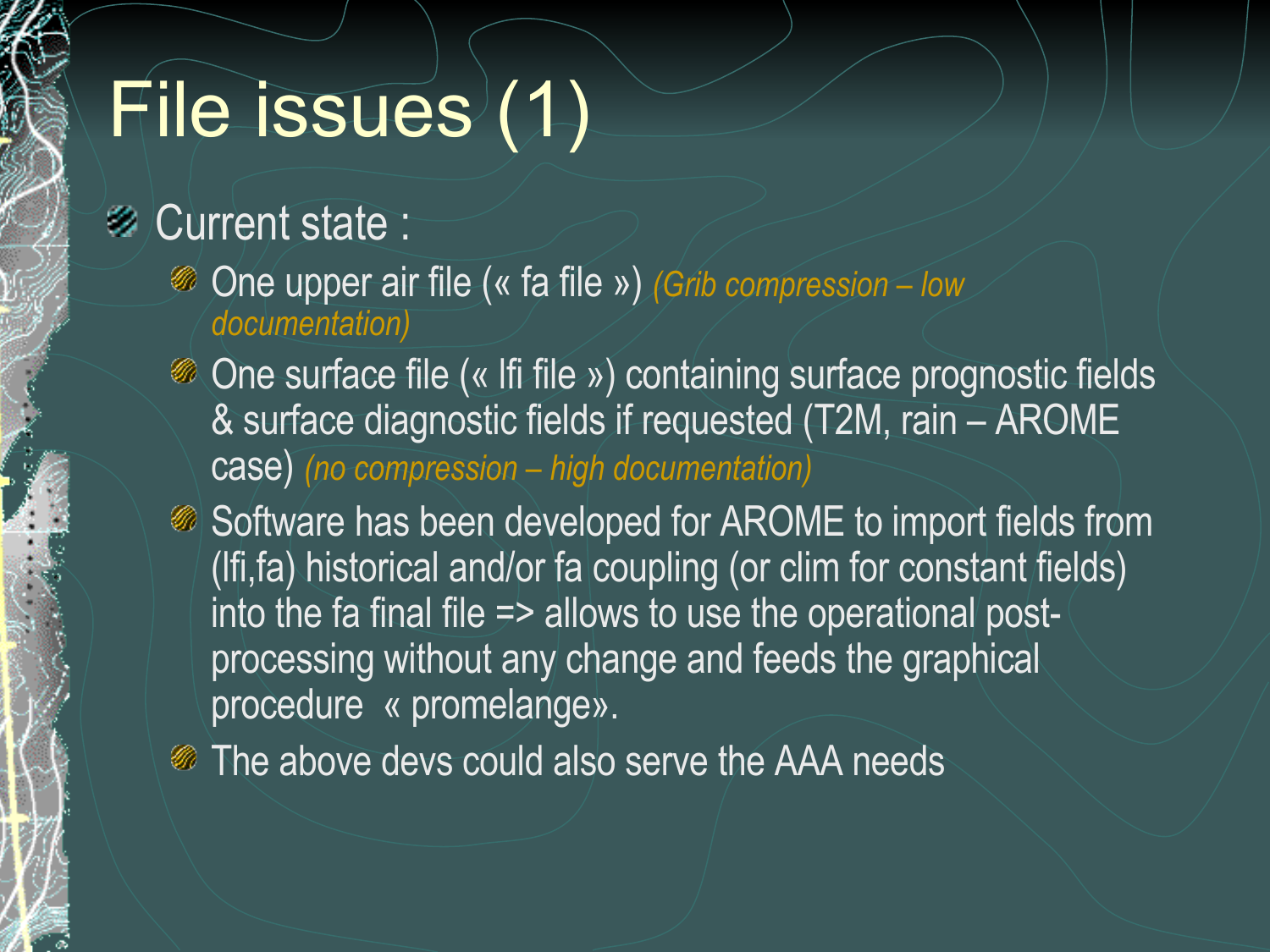# File issues (2)

<sup>2</sup> 2 options : 1 file , 1 format (fa) *difficult if compression of fields-from lfi is required*  $\gg$  2 files, 2 formats (fa – lfi)  $\rightarrow$  current situation **■ So what will be done (with some guess here): EX** Develop the possibility to write surface fields into the fa file as they are (using unchanged low level FA routines) **But, there would be no optimisation, compacting, ... due to the nature** of the surface fields (logicals, no plain arrays but segments of data, ..). If this part is needed, then something has to be developed We need here requirements from the end-users (operation people & Aladin partners)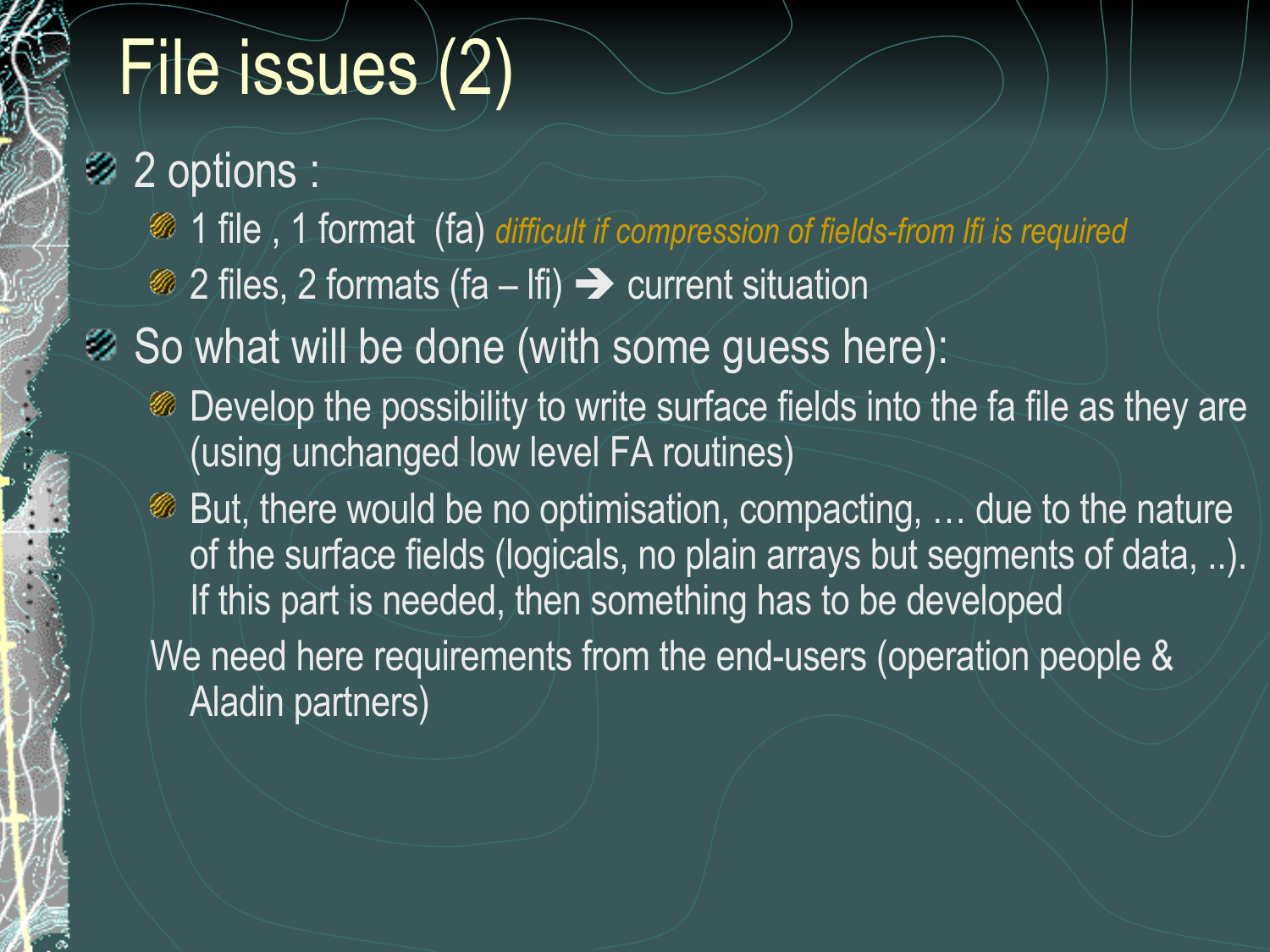## Initialisation issues - summary

•Gaussian geometry to be developed

•Use of an external database developed but to be tested

•Cleaning of 923 to be evaluated at a later stage

PGD - creation Surfex-initfile creation « prepsurfex »

#### *Prepsurfex ongoing dev :*

•LSM question (use of surfex LSM in 927 for interpolation of SST) to be done

•Multi proc capability to be coded

•Use for global model to be evaluated

•Interaction with screening procedure (sometimes missing surface fields …) to be evaluated

#### *AROME generalisation to AAA*

To generalise the code that was previously written for Arome (partly done in CY31T1; to be continued)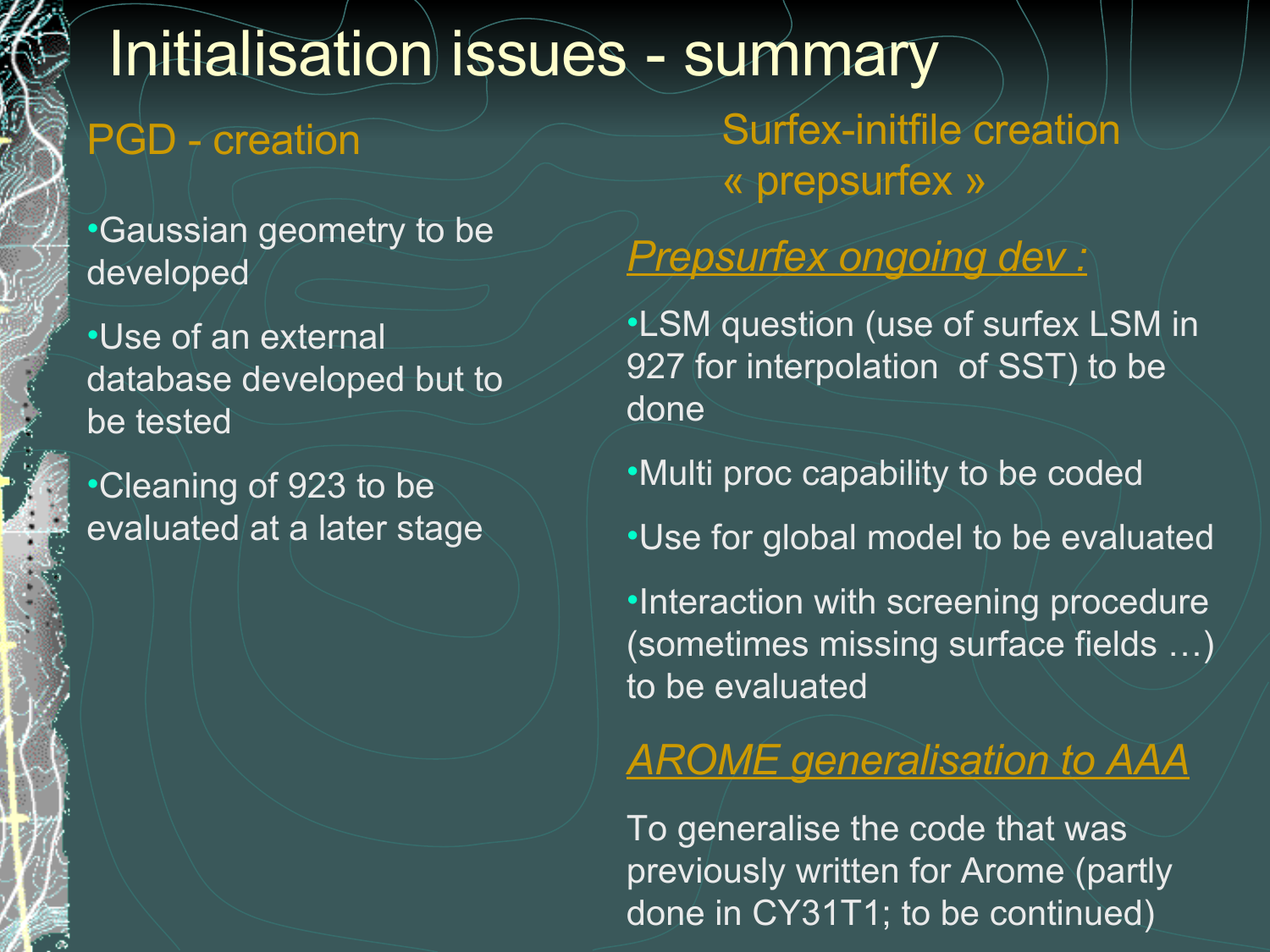## Run : Dynamical adaptation mode (1)

## *Mean Implicit coupling:*

**Performed in 1D, without significant** differences. 3D development currently in progress (should enter CY32)

**Example 1** Development of the inquiry routines to pass information to the atmospheric model (Qs, Snow fraction, ...) (CY31T1)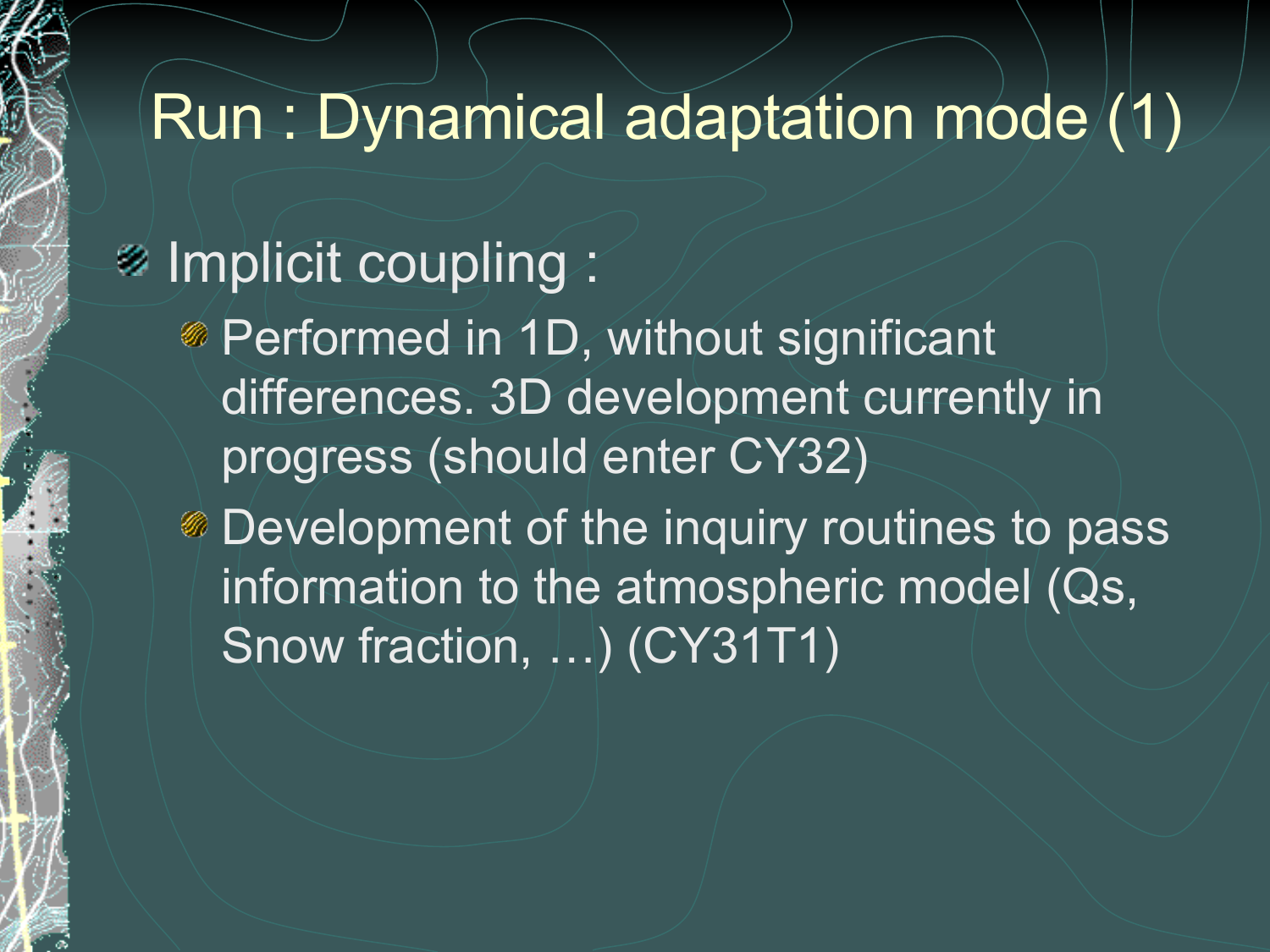# Run : dynamical adaptation mode (2) **EXALAST year requirements:**

| Only one set of A and B for<br>wind | Surfex uses Au = Av<br>$\sqrt{Bu + Bv}$                                                                |
|-------------------------------------|--------------------------------------------------------------------------------------------------------|
| $S$ v/s $Cp\theta$                  | Surfex uses $\theta$ (A <sub>e</sub> , B <sub>e</sub> )                                                |
| <b>Evaporation term</b>             | Not yet                                                                                                |
| Cp(q), L(t)                         | $Cp(q)$ : yes, $L(t)$ not yet                                                                          |
| <b>Antifibrillation</b>             | <b>Partial solution (lowest)</b><br>atmospheric level): 1D tests<br>show robustness of the<br>solution |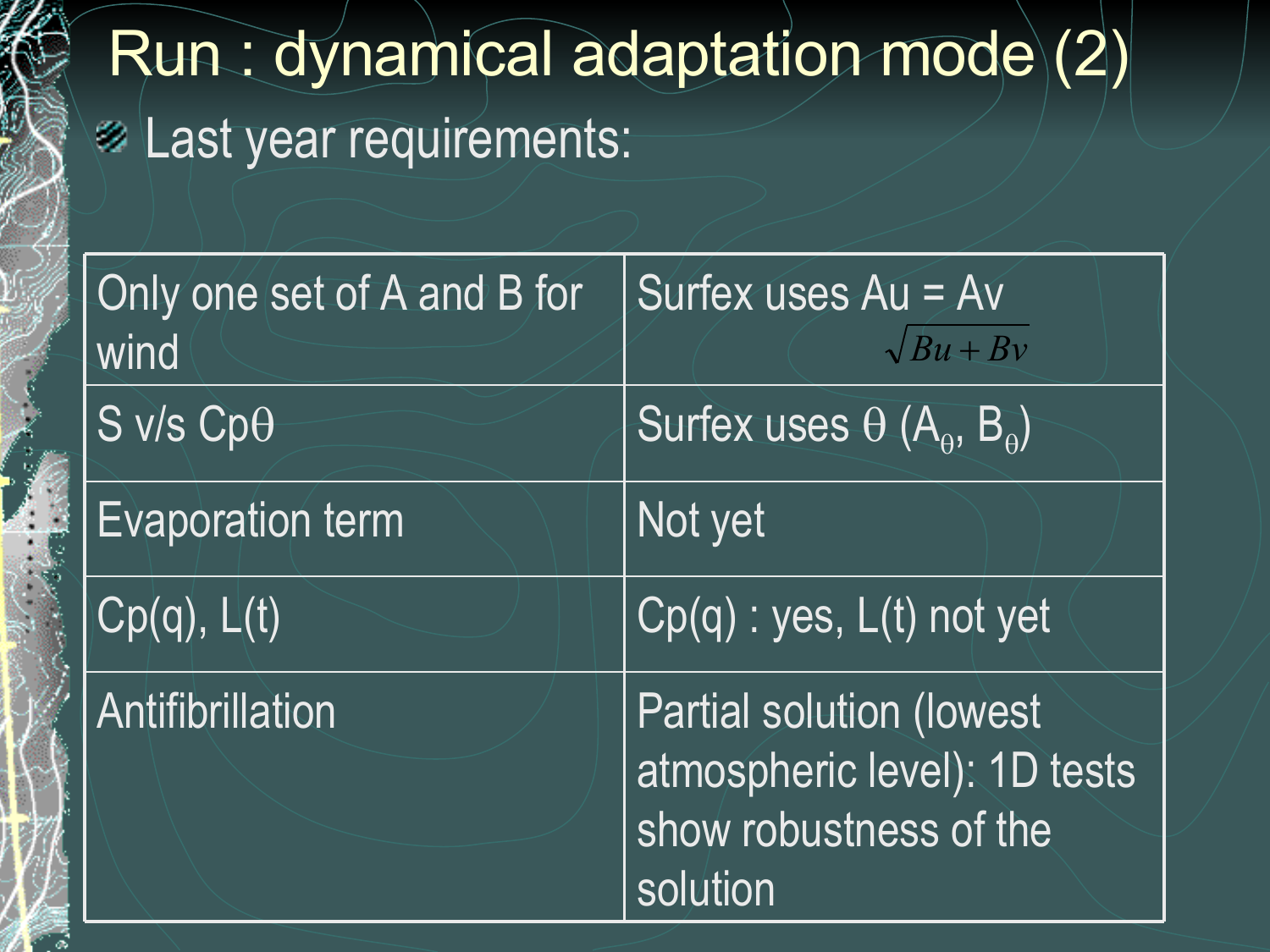## Dynamical adaptation mode (3)

**<sup>\*</sup>** The nproma problem

- One solution has been coded (should appear in CY31T1).
- It is now possible to call surfex inside the nproma loop (aplpar-apl\_arome).
- **The solution has also been tested on IBM** ( portability) with no noticeable increase of computing and memory consumption but this aspect will be kept under survey

*This allows now to perform Aladin 3D tests*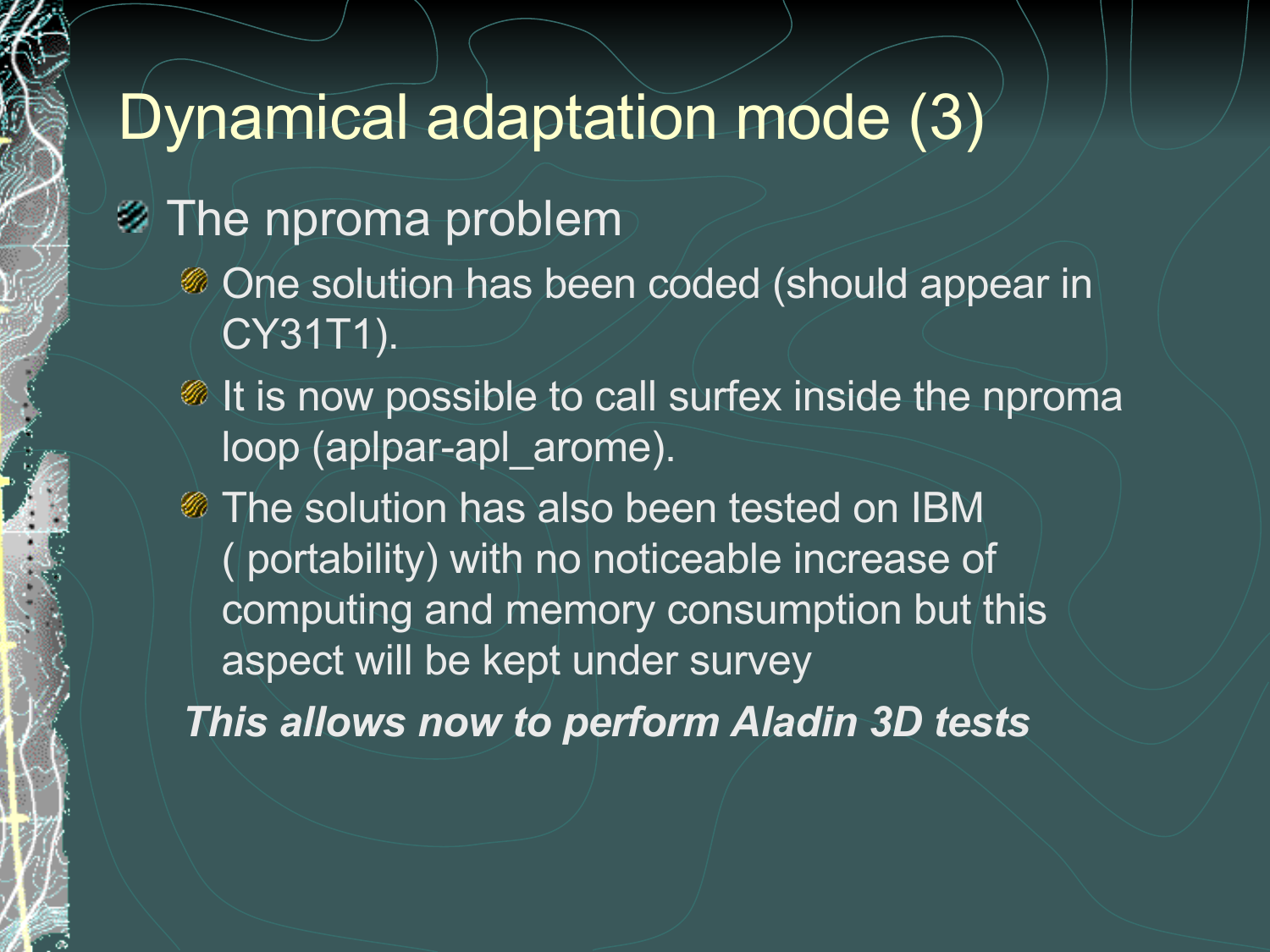## Dynamical adaptation mode (4)

#### **EXAMPLE IN Writeout & Diagnostics:**

- More surface diagnostics needed from surfex (in progress; some part in CY31T1)
- Code architecture : separate write (iopack) & diag (cpg\_diag) in order to stick to AAA architecture (in progress in CY31T1 or CY32), more generality (from AROME- thinking to AAA thinking in progress)
- Post-processing strategy (including surface obs operators) : *are computations done by surfex or by fullpos ?*

No clear strategy there: a case-by-case development.

- AROME case: by fullpos when possible, by surfex when fields needed from surface part are missing.
- For the other AA models: Not at this stage yet, they will benefit from AROME dev.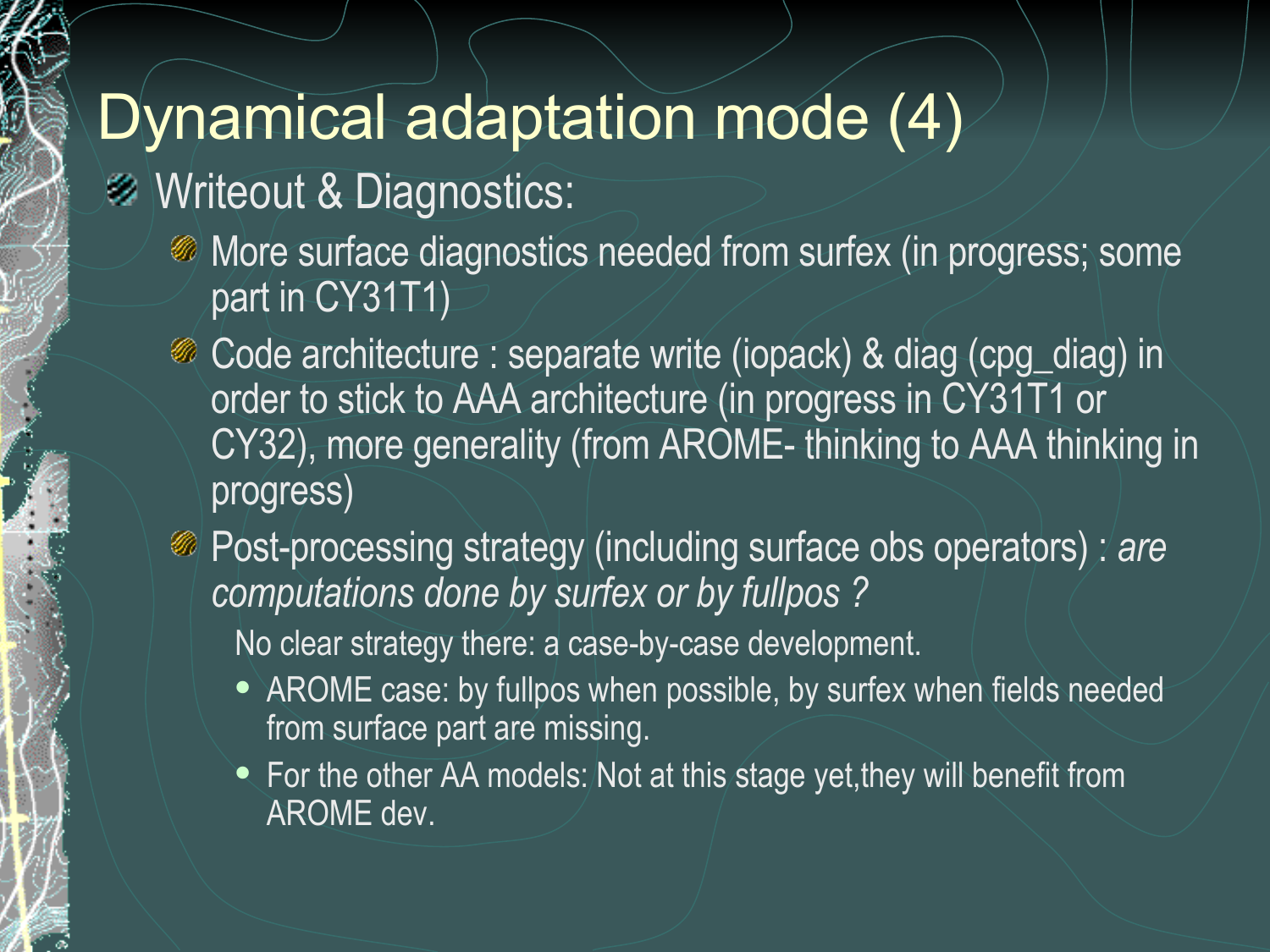### Run, summary coupling

•Code compatibility – NPROMA blocking point (solved in CY31T1)

•3D tests to be done (Ald-Arp)

• Some missing points to code or evaluate

Write-diag •File format ? •Adapt to AAA code architecture part in CY31T1 •More diag in CY31T1

•Fullpos or surfex ?

•**Portability issues : Some tests still to be performed** •Code readability : The generalisation of what was previously coded for Arome to be done (naming convention …): partly in CY31T1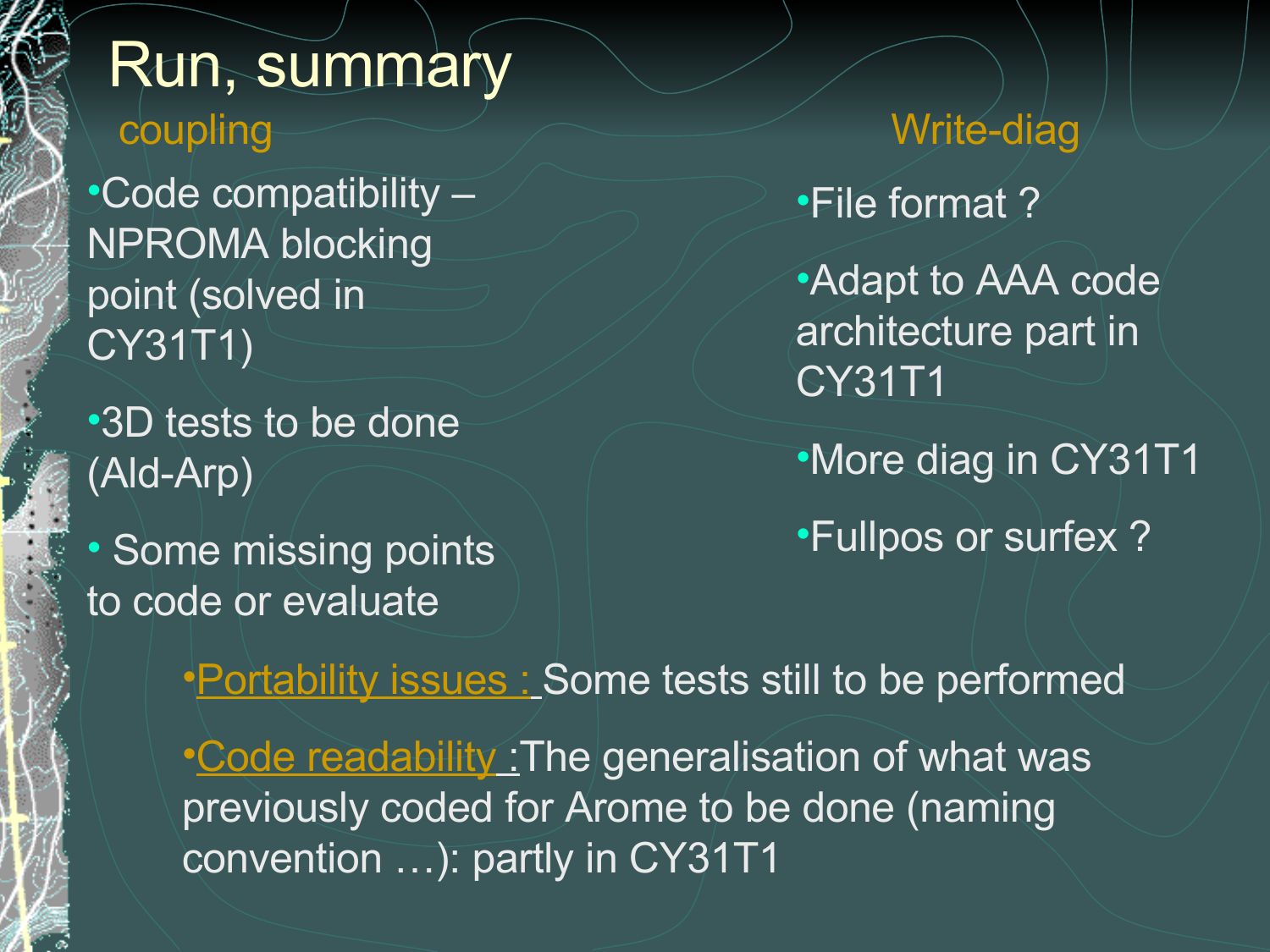#### Assimilation mode issues (1) • **Obs operators** (screening – minim configuration, postprocessing strategy) The difficulty: some obs operators are using surface fields as input (surface obs operators, also sat obs operators (rttov). Thus, the interaction surfex-AAA concerns also screening and minimisation configurations

- AROME current state :
	- The needed surface fields are imported from Aladin coupling files
	- Ts vs Tsrad?
	- To be evaluated : use Surfex diag to compute « obs operators » when possible (ex T2M, …) is in progress
- Other AAA models not yet at this stage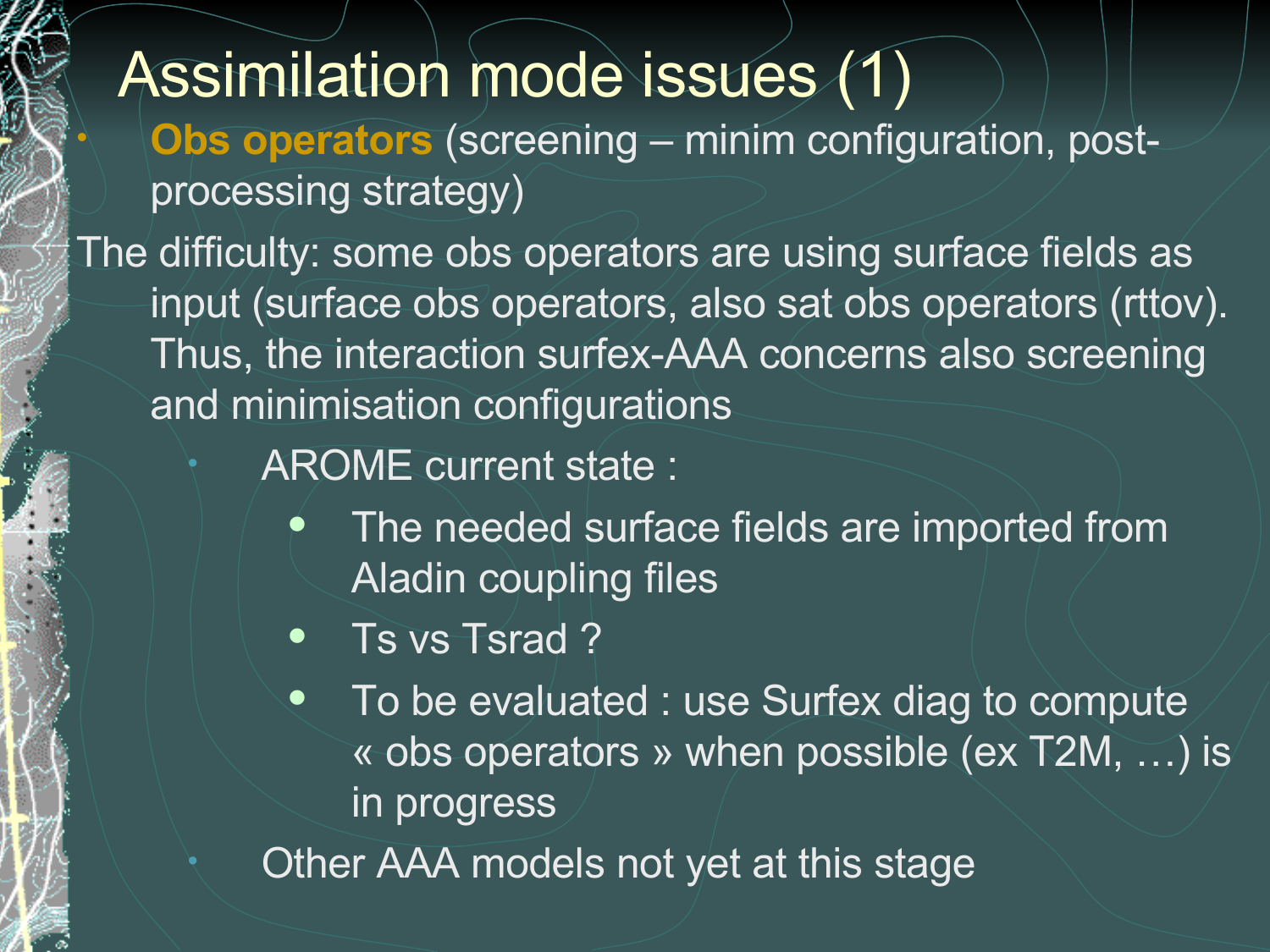## Assimilation mode issues (2) **1. Surface assimilation**

The question: *what to do for surface assimilation ?*

AROME several trials :

矏

99

- First Nothing  $\rightarrow$  restart of surface fields at each 霧 cycle (it works)
	- Second  $\rightarrow$  use Canari + prepsurfex (interpolated from Arpège) when it exists (every 6 hours) and no refreshment in between (in case of RUC)

Next : develop a specific surface assimilation (only plans at this stage, combining the adaptation of OI/Canari to LAM + specific modules inside surfex + specific Canari/Surfex interface)